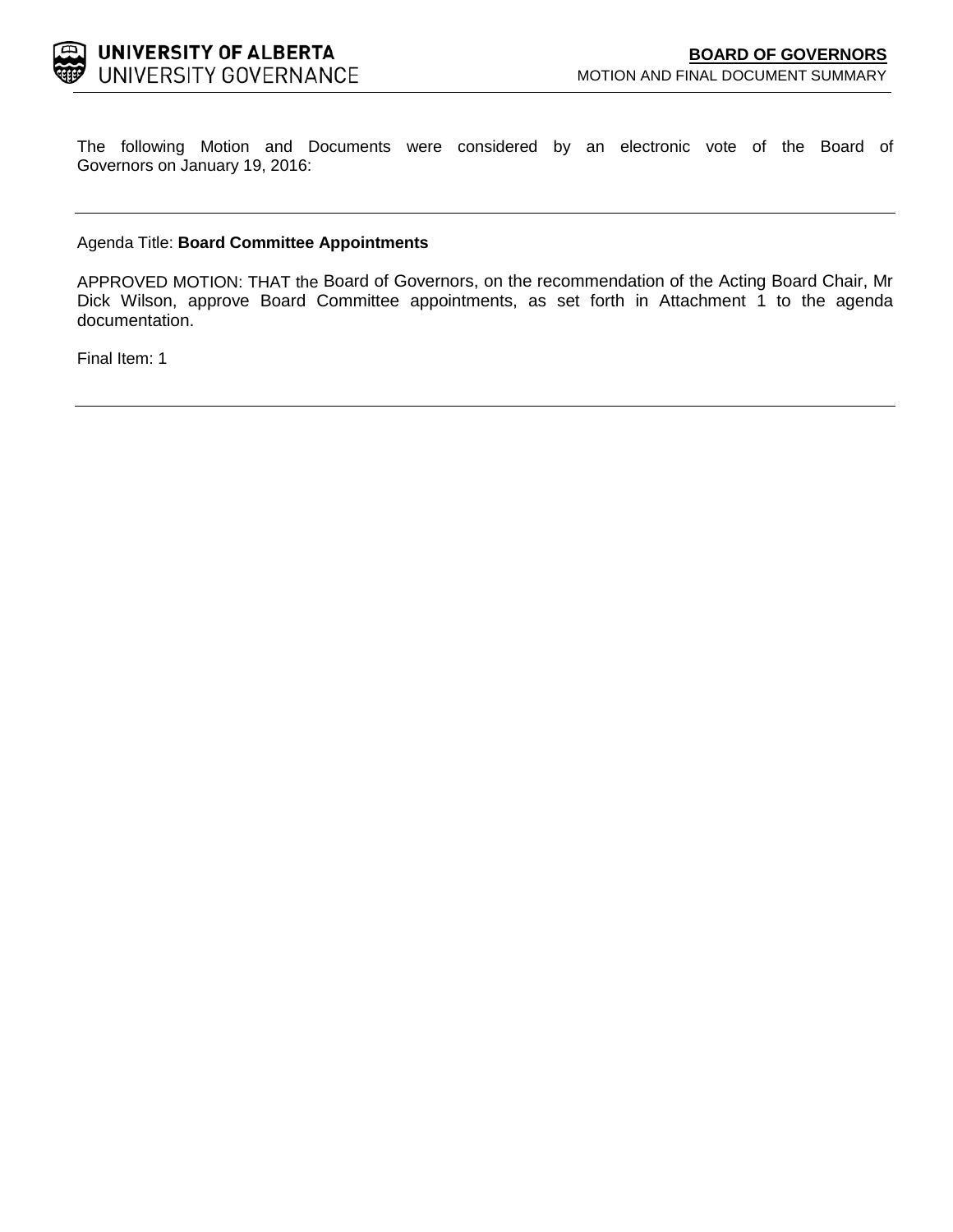

Item No. 1

# **OUTLINE OF ISSUE**

# Agenda Title: **Board Committee Appointments**

**Motion**: THAT the Board of Governors, on the recommendation of the Acting Board Chair, Mr Dick Wilson, approve Board Committee appointments, as set forth in Attachment 1 to the agenda documentation.

## **Item**

| <b>Action Requested</b> | $\boxtimes$ Approval Recommendation Discussion/Advice Information   |
|-------------------------|---------------------------------------------------------------------|
| Proposed by             | Mr Dick Wilson, Acting Chair, Board of Governors                    |
| Presenter               | Dick Wilson, Acting Board Chair; Marion Haggarty-France, University |
|                         | Secretary                                                           |
| Subject                 | <b>Appointments to Board Committees</b>                             |

# **Details**

| Responsibility                  | Chair of the Board of Governors                                        |
|---------------------------------|------------------------------------------------------------------------|
| The Purpose of the Proposal is  | To consider the appointment of Ms Faiza Billo to the Board Finance and |
| (please be specific)            | Property Committee, the Board Safety, Health & Environment             |
|                                 | Committee, and the Board University Relations Committee.               |
| The Impact of the Proposal is   | To ensure that the Committees' membership reflects the appropriate     |
|                                 | Terms of Reference and Board of Governors' membership roster.          |
| Replaces/Revises (eg, policies, | Replaces the current 2015-2016 Committee Membership List approved      |
| resolutions)                    | by the November 3, 2015 electronic vote.                               |
| Timeline/Implementation Date    | Effective upon approval.                                               |
| <b>Estimated Cost</b>           | n/a                                                                    |
| Sources of Funding              | n/a                                                                    |
| <b>Notes</b>                    | The Board of Governors reviews recommendations of the Board Chair      |
|                                 | for appointments to the Board Standing Committees.                     |

# **Alignment/Compliance**

| Alignment with Guiding                                                   | Mandates and Roles for the Board of Governors, Dare to Discover,                                                                                                                                                                                                                                           |
|--------------------------------------------------------------------------|------------------------------------------------------------------------------------------------------------------------------------------------------------------------------------------------------------------------------------------------------------------------------------------------------------|
| Documents                                                                | Comprehensive Institutional Plan                                                                                                                                                                                                                                                                           |
| Compliance with Legislation,                                             | The Board's General Terms of Reference for Board Standing                                                                                                                                                                                                                                                  |
| Policy and/or Procedure                                                  | <b>Committees, Sections 3 and 4 state:</b>                                                                                                                                                                                                                                                                 |
| Relevant to the Proposal                                                 |                                                                                                                                                                                                                                                                                                            |
| (please guote legislation and<br>include identifying section<br>numbers) | A member of a Committee shall be appointed by the Board for a term<br>3.<br>commencing on a date selected by the Board and expiring on the earliest<br>of:                                                                                                                                                 |
|                                                                          | the effective date of the resignation of that member from the Board;<br>(i)<br>(ii) the effective date of the resignation of that member from that<br>Committee;<br>(iii) a date selected by the Board;                                                                                                    |
|                                                                          | (iv) the expiry date of the term of the appointment of a non-Board member<br>to the Committee; and                                                                                                                                                                                                         |
|                                                                          | $(v)$ the effective date of a general appointment of all members to that<br>committee (ordinarily the first Board meeting in June).                                                                                                                                                                        |
|                                                                          | A member of a Committee is eligible to be reappointed to that Committee.                                                                                                                                                                                                                                   |
|                                                                          | There shall be members of each Committee who are Board members; non-<br>4.<br>Board members may be drawn from the University Senate and elsewhere<br>within the University or from the community as the Board considers may be<br>appropriate or as may be provided in the Committee's terms of reference. |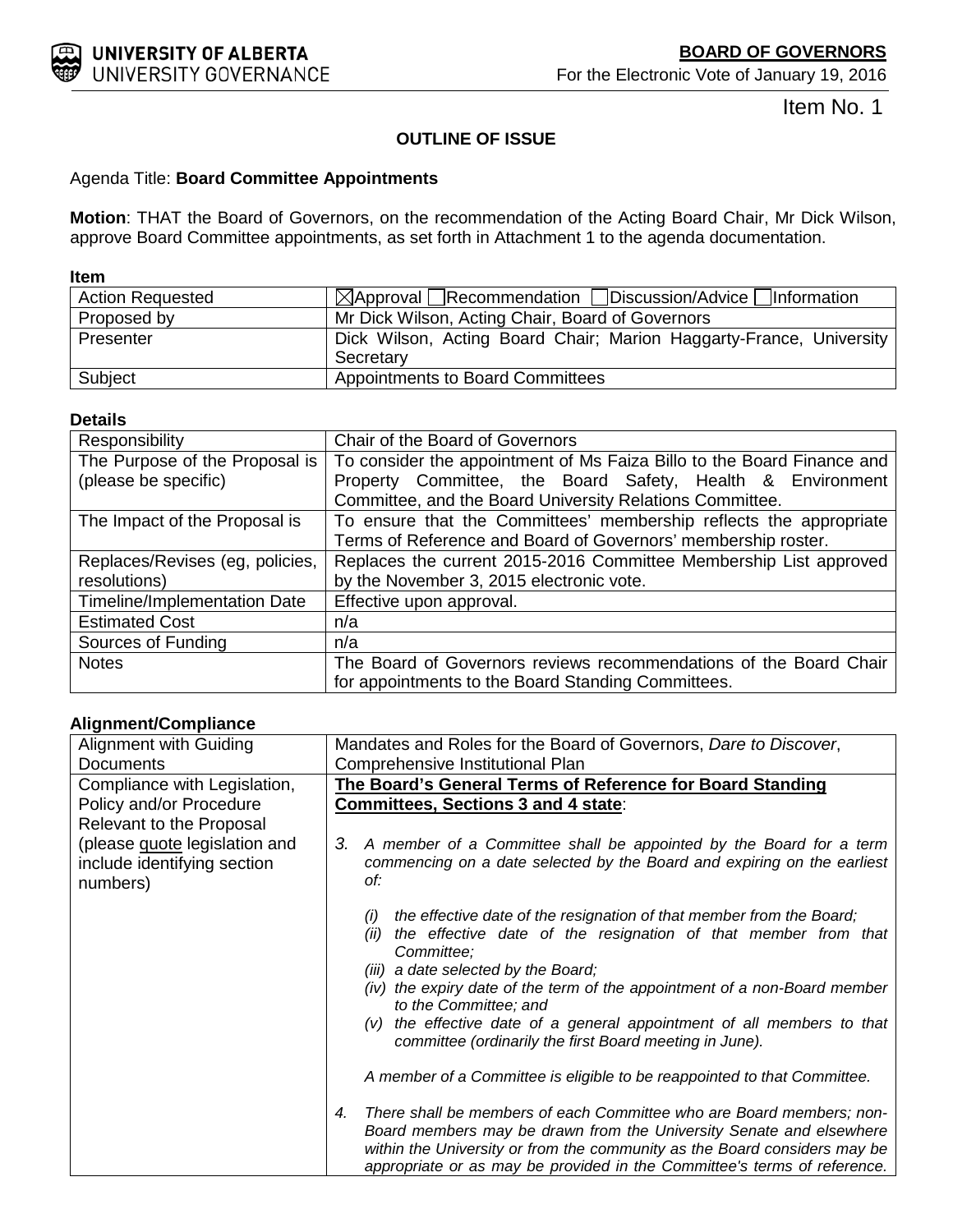

For the Electronic Vote of January 19, 2016

# Item No. 1

# **Routing**

| Participation:<br>(parties who have seen the<br>proposal and in what capacity) | Board Chair (in consultation with Members of the Board of Governors) |
|--------------------------------------------------------------------------------|----------------------------------------------------------------------|
| Approval Route (Governance)                                                    | Board of Governors, January 19, 2016 (for approval)                  |
| <b>Final Approver</b>                                                          | Board of Governors, January 19, 2016                                 |

Attachments:

1. Proposed 2015-2016 Board of Governors Committee Membership (1 page) – for approval

*Prepared by:* Erin Plume, Assistant Board Secretary, University Governance